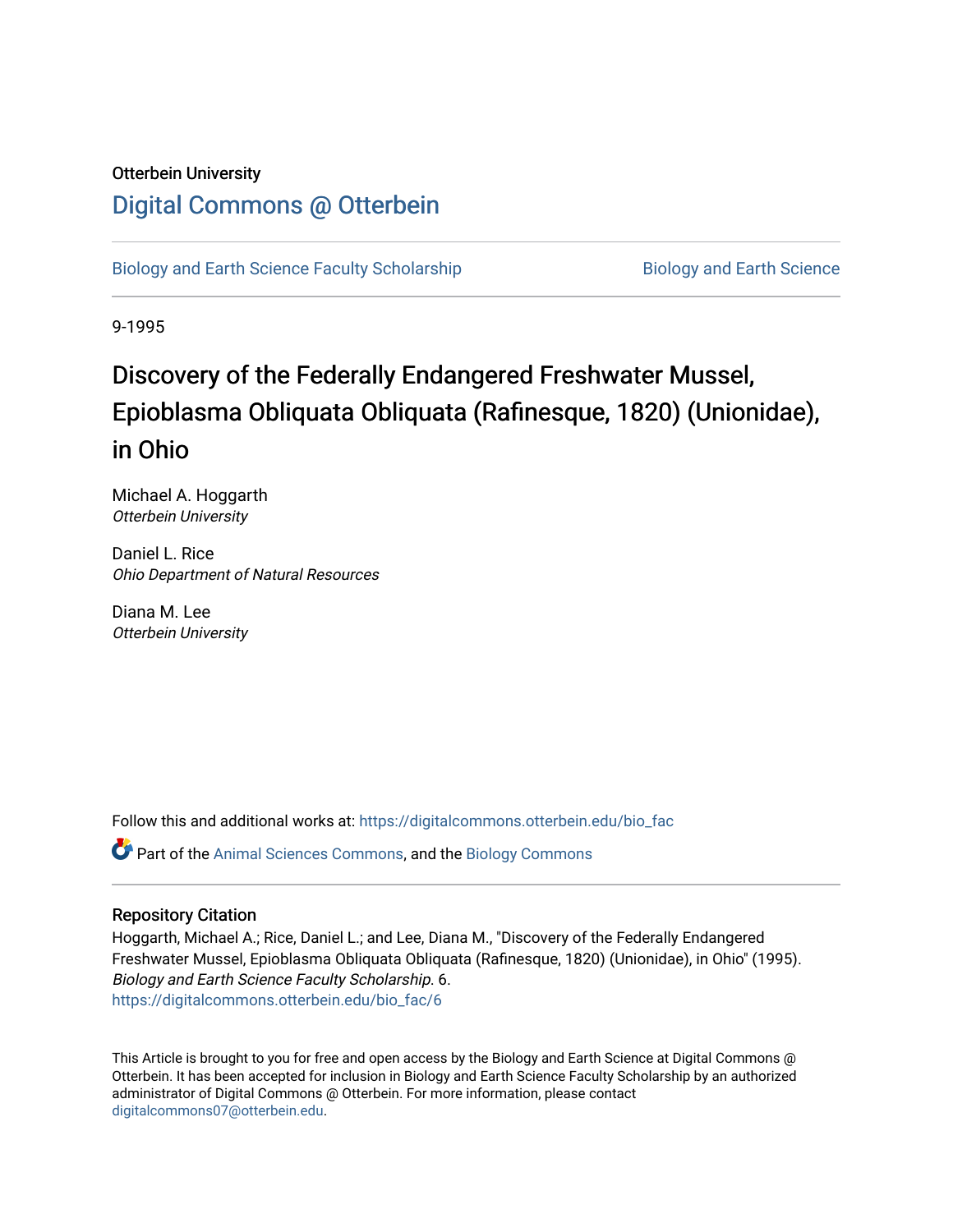Ohio Journal of Science (Ohio Academy of Science) Ohio Journal of Science: Volume 95, Issue 4 (September, 1995)

1995-09

# Brief Note: Discovery of the Federally Endangered Freshwater Mussel, Epioblasma obliquata obliquata (Rafinesque, 1820) (Unionidae), in Ohio

Hoggarth, Michael A.; Rice, Daniel L.; Lee, Diana M.

The Ohio Journal of Science. v95, n4 (September, 1995), 298-299 <http://hdl.handle.net/1811/23669>

Downloaded from the Knowledge Bank, The Ohio State University's institutional repository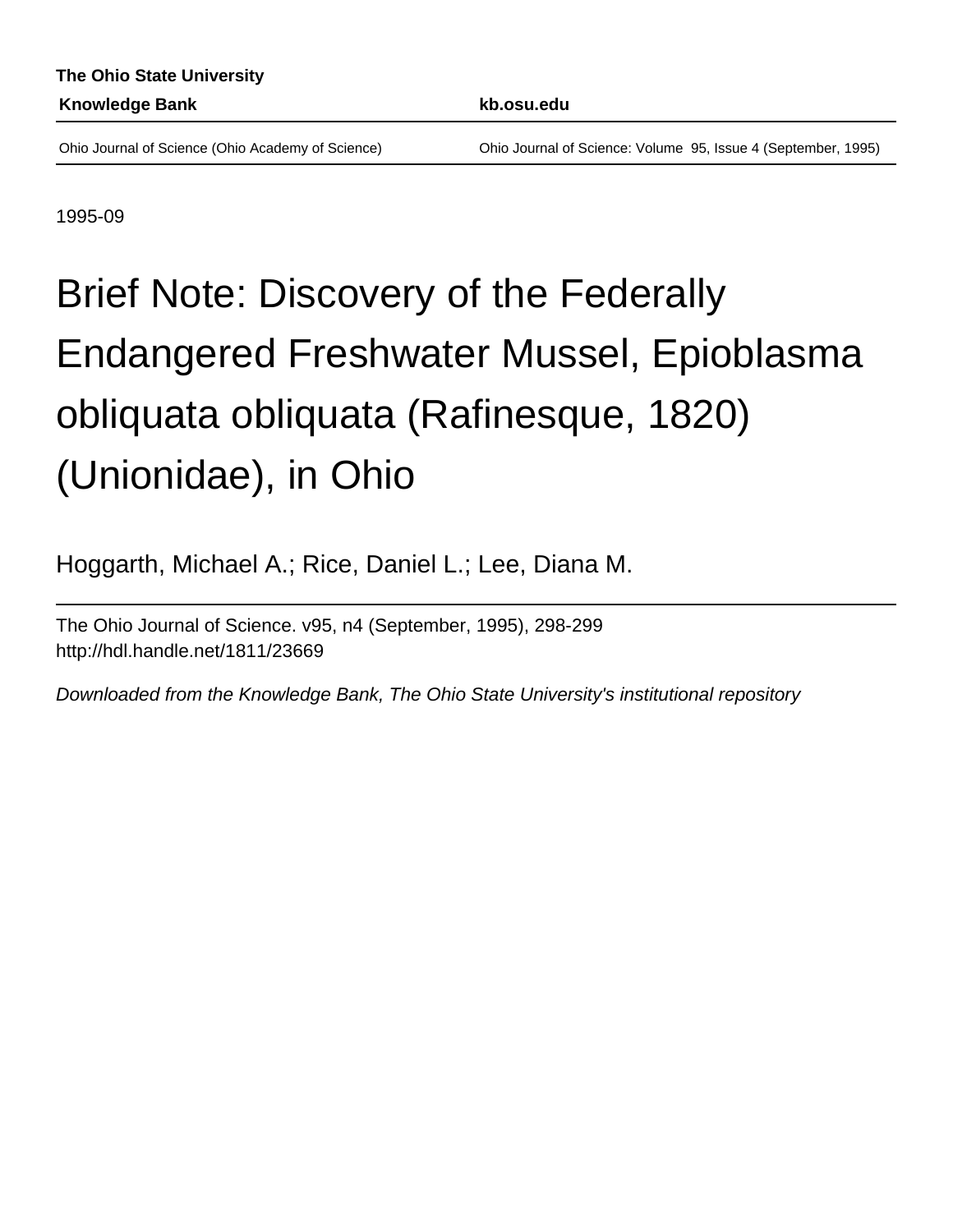### *BRIEF NOTE*

## **Discovery of the Federally Endangered Freshwater Mussel,** *Epioblasma obliquata obliquata* **(Rafinesque, 1820) (Unionidae), in Ohio<sup>1</sup>**

MICHAEL A. HOGGARTH, DANIEL L. RICE, AND DIANA M. LEE, Department of Life and Earth Sciences, Otterbein College, Westerville, OH 43081 and Division of Natural Areas and Preserves, Ohio Department of Natural Resources, Fountain Square, Columbus, OH 43224

**ABSTRACT. Discovery of the purple catspaw,** *Epioblasma obliquata obliquata,* **in Killbuck Creek, Coshocton County, OH, is reported. This subspecies of unionid mollusc was thought to have been extirpated from the state in the mid to late 1800s and** was **known only from two nonreproductive populations in Kentucky and Tennessee. The mussel was thought to be on the verge of extinction. Fifteen living and 23 dead specimens of this subspecies were collected in September 1994 from Killbuck Creek. This is the largest known population of this rare subspecies and it is the only known population to currently support breeding individuals. It is threatened by soil erosion resulting from agricultural land-use practices such as clearing of the stream banks for farm fields and cattle grazing and by muskrat predation.**

**OHIO J. SCI. 95 (4): 298-299, 1995**

#### **INTRODUCTION**

The purple catspaw, *Epioblasma obliquata obliquata,* was listed as an endangered species by the U.S. Fish and Wildlife Service on 10 July 1990 (USFWS 1990a). At that time, this subspecies was known to occur only in isolated populations in the Green River in Kentucky, and the Cumberland River in Tennessee (USFWS 1990b). Both populations were in decline and neither had provided evidence of recent reproduction. The subspecies was thought to be on the verge of extinction (USFWS 1990b).

In October of 1991, a single dead shell of *E. o. obliquata* was collected from the Walhonding River downstream of the U.S. Route 36 bridge, below the mouth of Killbuck Creek (Hoggarth 1994). Prior to this, Ohio records for the purple catspaw included single specimens from the Ohio and Muskingum rivers (Stansbery et al. 1982) and a single specimen from the Licking River (Specimen #23039 in the Field Museum of Natural History, Chicago, IL). The Ohio River and Muskingum River specimens were collected in the mid 1800s (Sullivant 1838, Sterki 1907), while the Licking River specimen probably was collected in the late 1800s. No other records for this subspecies existed for the state.

An intensive search for this mussel occurred in the Walhonding River following the discovery of the single dead specimen in 1991 (Hoggarth 1994). However, no additional specimens were collected. Since that specimen was collected downstream of the mouth of Killbuck Creek, and because that creek supports at least one rare species of fish (the eastern sand darter, *Ammocryptapellucida)*, the authors undertook this study to determine if the lower reaches of Killbuck Creek supported *E. o. obliquata.* The purpose of the present paper is to describe the discovery of a population of the purple catspaw in Killbuck Creek.

#### **MATERIALS AND METHODS**

Mussels were collected from Killbuck Creek on 1 September and 6 September 1994. These collections were made from the covered bridge in Section 18 of Clark Township to the mouth of Killbuck Creek in Bethlehem Township, Coshocton County, OH. Mussels were collected for a total of three hours by three collectors while canoeing the creek from the town of Blissfield to the mouth of the creek on 1 September 1994. On 6 September the reach of stream from the covered bridge to Blissfield was sampled. Four collectors spent approximately five hours looking for living specimens and freshly dead shells. Living mussels were collected by hand from the streambed and shells of dead specimens were collected from the stream channel, the banks, and from muskrat *{Ondatra zibethicus)* middens. All living mussels were identified, counted, and returned to their original habitat. Dead shells were collected and transported to the laboratory for identification. They have been deposited at The Ohio State University Museum of Zoology as voucher specimens.

#### **RESULTS**

A total of 20 species of unionid molluscs was collected from Killbuck Creek on 1 and 6 September 1994 (Table 1). The two most abundant species, the pimpleback *(Quadrula pustulosa pustulosd)* and the Wabash pigtoe *(Fusconaia flavd),* each comprised 25% of the living and dead specimens collected. The purple catspaw comprised 14% of the living and dead specimens collected and represented the third most common species in this reach of Killbuck Creek. This mussel was so common here that it supported predation by muskrats. Many of the dead shells found scattered on the banks had claw and/or teeth marks in the periostracum, while other shells were collected from muskrat middens. Other rare species of unionid molluscs found in this same reach included the fanshell *(Cyprogenia stegarid),* the black sandshell *(Ligumia recta),* the snuffbox *(Epioblasma*

<sup>&#</sup>x27;Manuscript received 14 December 1994 and in revised form 3 August 1995 (#BN94-27).